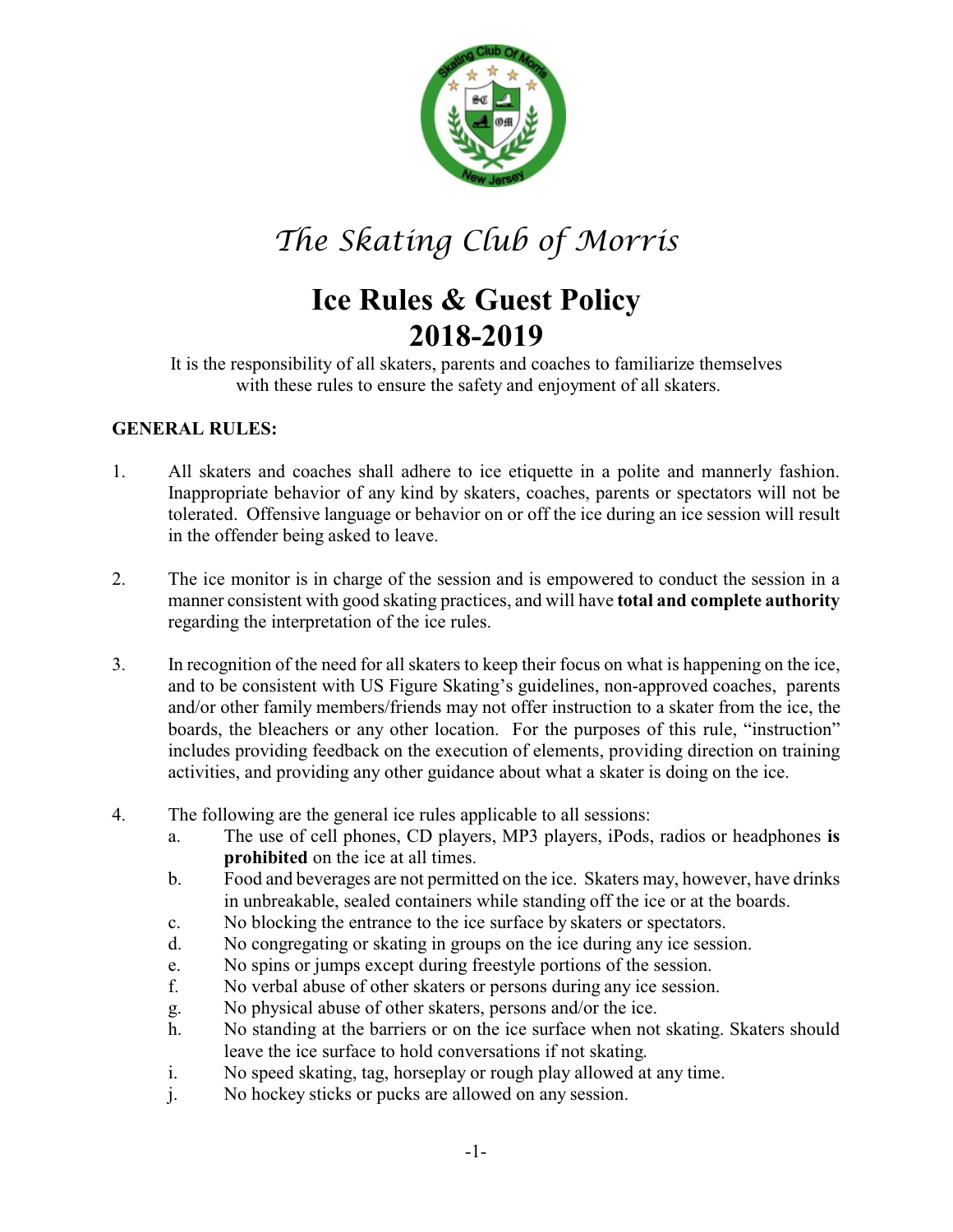- 5. Any skater or coach who has a question or concern about the violation of the ice rules by another skater, coach, parent and/or spectator, should bring their concerns to the attention of the ice monitor.
- 6. No one is permitted to handle the skating book except the ice monitor. Upon arrival, all skaters must check-in with the ice monitor prior to entering the ice. All skaters should arrive sufficiently early to allow ample time to check in with the ice monitor. No refunds will be given to skaters who fail to provide ample time and are unable to begin skating at the start of the session as a result of not having checked in.
- 7. A contracted skater's place on an ice session will be held for **5 minutes** past the starting time of a session. After 5 minutes, that skater's place will be forfeit and sold to waiting guests. Prior arrangements must be made with the ice monitor in charge of the session to save a skater's place longer than 5 minutes.
- 8. For the safety of all participants, all sessions shall be limited to 25 skaters.
- 9. While on the ice, all skaters and coaches are expected to be aware of the activities around them and to exercise every caution required to avoid collisions.
- 10. All skaters shall stop skating and leave the ice immediately at the end of the session.
- 11. The Board reserves the right to withdraw membership from any skater or a coach's privilege to teach on Club ice for infractions of the rules, or conduct deemed improper.
- 12. Board members or ice monitors in charge of the session are authorized to order any person removed from the rink for cause.

## **DRESS CODE:**

Appropriate skating attire will be worn at all skating sessions. Loose clothing or excessive jewelry that may jeopardize skating safety should not be worn. If attire is deemed inappropriate by the ice monitor, or by a member of the Board, the skater may be asked to leave the ice.

#### **FREESTYLE:**

- 1. Music will be played beginning 5 minutes after the start of the session and will end 5 minutes before the end of the session. No requests for music will be taken in the last 5 minutes.
- 2. All skaters shall turn their music in to the ice monitor when signing in. The ice monitor shall place the music in a random order prior to the start of the session and play it in that order. Each skater's name will be announced, as well as the skater on deck, when it is their turn. Any skater who does not wish to, or is not prepared to, skate his or her program when their music is played will have his or her music placed at the end of the order, and the next skater's music will be played. If the skater is in a lesson, the skater must inform the ice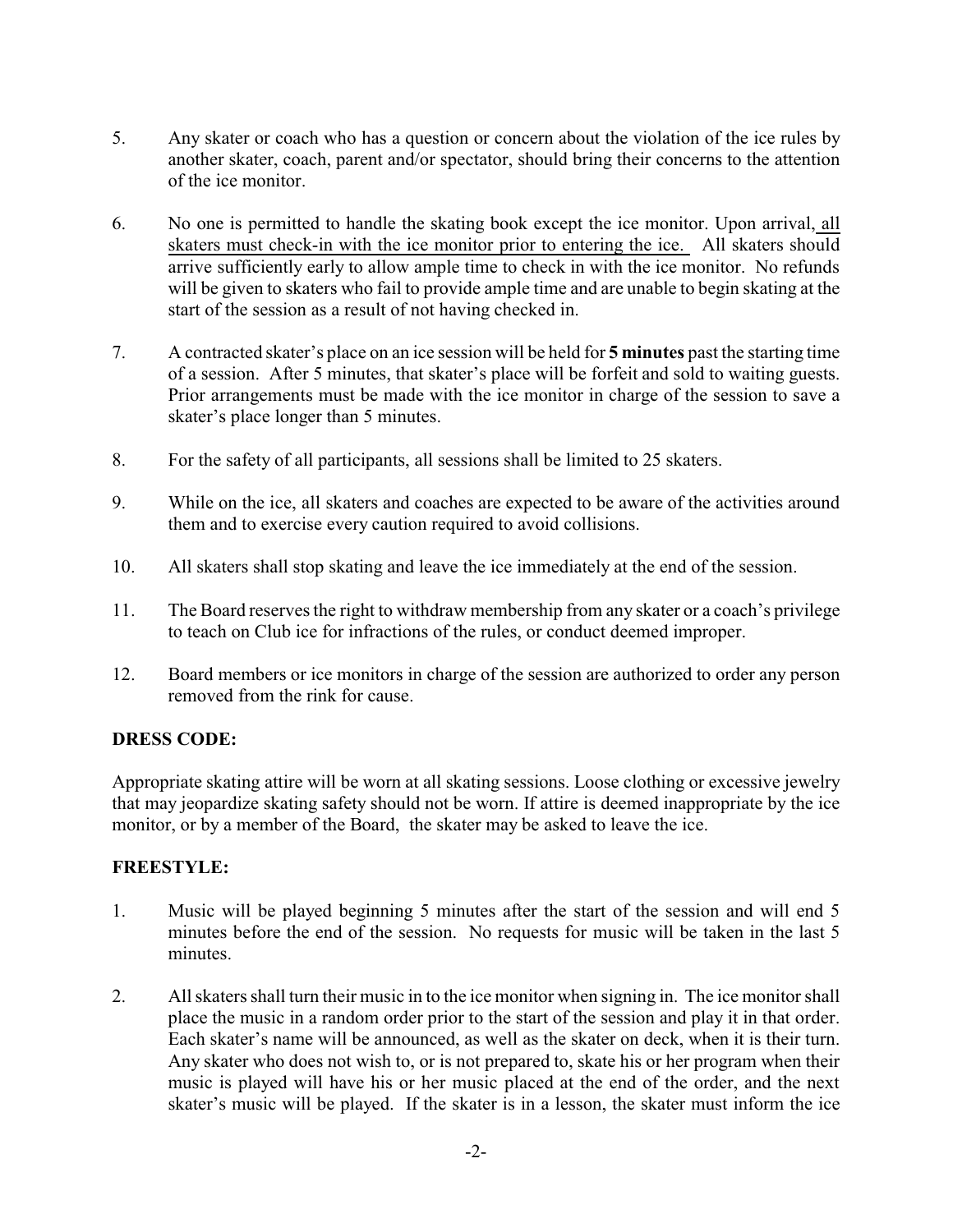monitor when turning in their music. No music will be repeated unless there are no other pending requests. **No music will be played more than three times.**

- 3. Music that is being played for a lesson will be alternated with those already in line. Under no circumstances will pro-requested music be played back to back unless the skater being bumped has already performed their program and consents to same.
- 4. THE SKATER WHOSE PROGRAM IS BEING PLAYED HAS THE RIGHT OF WAY, and skaters and coaches should yield quickly and politely when necessary. Skaters who violate this rule, or who engage in intimidating behavior, will be asked to leave the ice. All skaters performing their program must wear the sash to designate them as same. Any skater who is "on deck" and wearing a sash shall remain by the boards so as not to be confused with the skater performing a program.
- 5. Skaters will be courteous and yield, when possible, to skaters in a lesson.
- 6. It is the responsibility of the skater to provide working CDs, Ipod, or MP3 players at the beginning of the session.
- 7. Spins shall be done in the middle of the ice surface and jumps shall be done at either end of the ice surface unless you are doing your program and it necessitates their placement elsewhere.
- 8. Competitors **do not** have priority.
- 9. At the discretion of the ice monitor, the above rules may be relaxed.

## **GUESTS:**

A "guest" shall be defined as a Skating Club of Morris member who has not contracted for ice sessions or a non-member who wishes to skate on Club ice.

- 1. Non-member guests must provide a valid US Figure Skating or ISI number to the ice monitor.
- 2. Those wishing to guest, whether members or non-members, must be qualified for the session on which they wish to skate.
- 3. Guests must check in with the ice monitor in charge of the session no earlier than **10 minutes** before the session is scheduled to begin. **They must pay the appropriate guest fee in advance of the session. No one will be admitted on the ice without payment.** Payment by check is preferred. Cash is acceptable, however, the ice monitor may not be able to give change.
- 4. Skating Club of Morris members as well as US Figure Skating and ISI members may guest as often as they wish as long as there is space available.
- 5. The ice monitor is responsible for informing non-member guests of the ice rules.